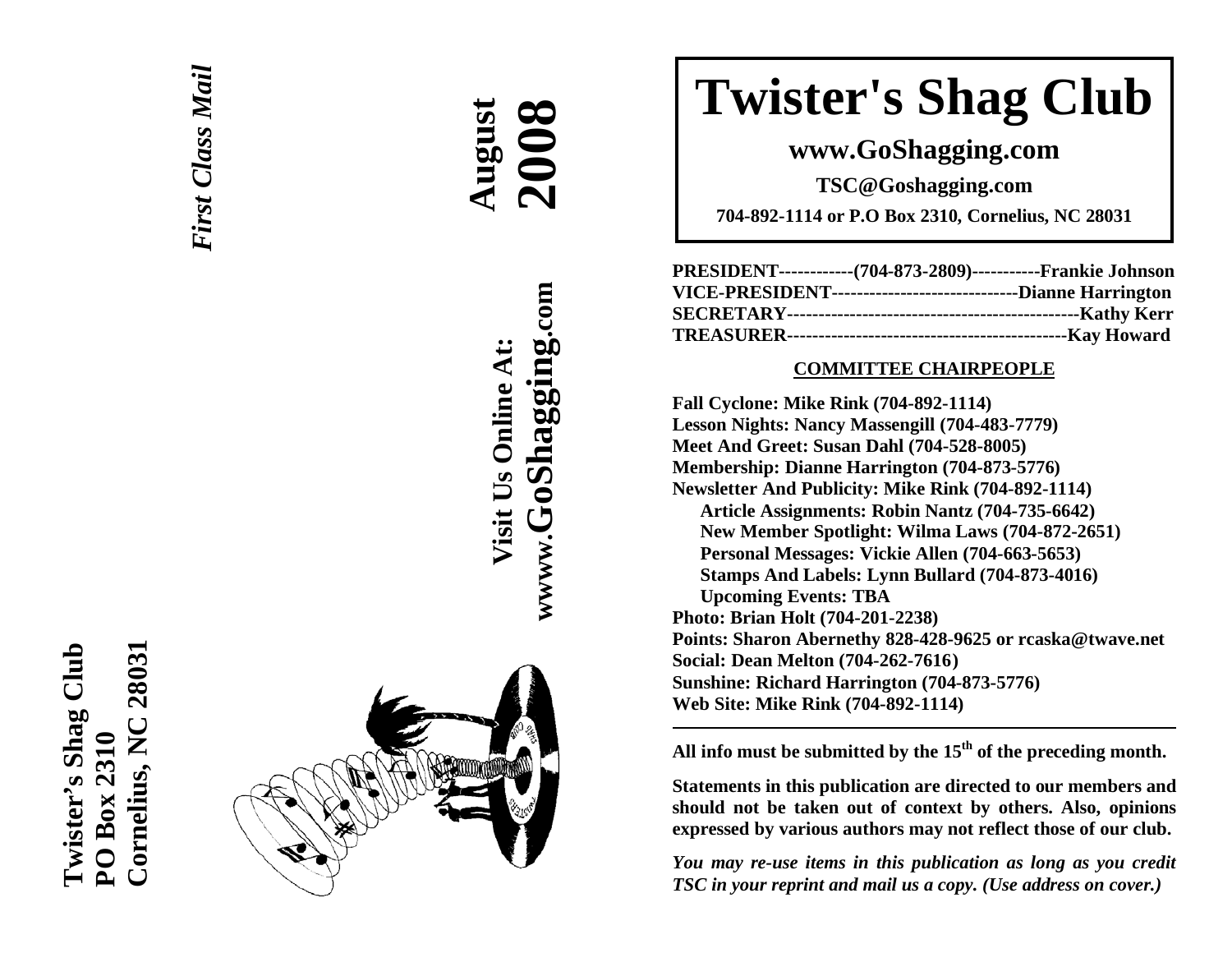# **The President's Letter**

Hello Fun Bunch,

It may be the "dog days of summer" but it's only a few short weeks until SOS. I'm ready! If you are new to shagging or to SOS check out my article called SOS 101 in this newsletter. You can learn about SOS history at http://www.shagdance.com/soshistory.

We still have a few Fun Monday raffle tickets to sell. Make sure to pick up a couple at our August meeting. Remember, proceeds from the raffle pays for Fun Sunday and Fun Monday. Any leftover funds are given to charity. If you enjoy these events, please help them to continue by purchasing the raffle tickets. You can win a lot of cash, and you do not have to be a shagger or be present to win.

The weekend of July 11, Mike, Peggy, Dennis and I attended the Association of Carolina Shag Club (ACSC) Summer Workshop in Greenville, SC. This is one of the two mandatory meetings member shag clubs must attend. The Monroe Shag Club entertained us with their version of The Wizard of Shag. This was the theme of their winning float in the Spring SOS Parade. The only bad part of participating in the parade is you don't get to see the floats. But, there is a video every year.

The big news coming out of the meeting for TSC is that we were awarded the bid for the 2010 Winter Workshop. This is the fourth time in as many opportunities over the last fifteen years that TSC has been given this honor. I want to thank Mike for the absolutely super flyer he created for us to hand out as part of our bid.

The ACSC and SOS have a very good relationship with the law enforcement departments at the beach. We have been asked to remind our club members that SC does not allow open containers. Their laws are still in effect during Fun Sunday and Fun Monday. There is a \$350 fine for having alcohol on the street. Remember, these events are enjoyed by many people some who are not shaggers or not of drinking age.

Last year after Fun Monday the contents of many coolers were dumped on the street and litter became a huge issue. Due to these and other past problems, coolers will not be allowed this year.

We still have a month of summer to enjoy and as usual our calendar is full. Our annual Frozen Fantasy party is August 9. Pull out those special recipes and whip up a prize-winning concoction.

Don't forget Fat Boys on Tuesday, and Havana each Friday night.

See ya on the dance floor.

Frankie

### **2008 Fall Cyclone Information**

By the time you get this newsletter, information will be available about our 2008 Fall Cyclone. We will need help mailing flyers, and we will start work slot sign-ups very soon, too. Your club needs to have committee chairs in place ASAP. Please contact Mike Rink if you are willing to serve. You don't have to be a longtime member to chair a committee. We can provide you will the info about your committee to get you prepared for the big event.

# **Shag Club Meeting News**

The July meeting was held with 66 members and four guests present. The Treasure Chest of \$66 was won by Celia Hunter. Congratulations go to her (our Frozen Fantasy Party host).

The next business meeting will be on August 5th at Fat Boys Restaurant (I-77, exit 36) in Mooresville. Music starts at 7pm. Members are encouraged to come early and enjoy the delicious buffet. The business meeting begins at 8:00 PM.

Charlene Bianculli, Fred Corrie, Lorraine Corrie, Barbara Merrell, Dave Ozga, Krista Ozga, Rebecca Rogers, Lorinda Schwartz and Yvonne Sherman have all put in applications to join TSC. Each will need to be at our meeting to be voted in. Come out and meet these folks and welcome them into "The Fun Bunch".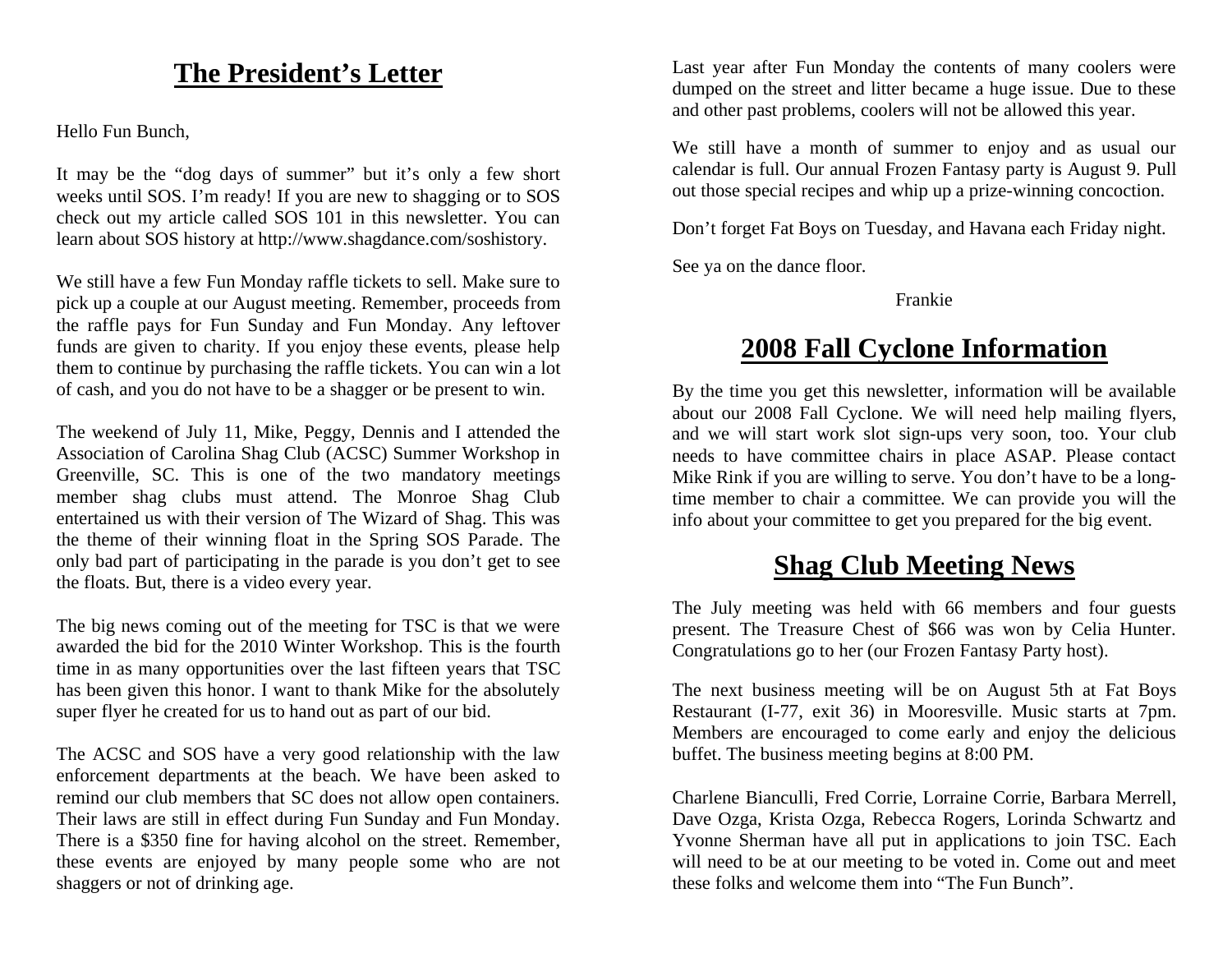### **The Points Confusion**

Ever since TSC initiated its groundbreaking benefit and reward program, there have been questions about the "points system". A few of the concerns have come from individuals who missed out on explanations about the program given by the Board, printed in the newsletter, or displayed at meetings when the program was first put into place. We've added a lot of new members who may not know all about "points", too. In addition, like anything new there have been some challenges getting the program started and working the way it was designed. After all, the electronics that can make the program easier for members to use, and easier for the club to manage have not even been obtained yet.

Finally, in an effort to make sure everyone understands the program and how it works, the Board recently spent a lot of extra time talking about points in meetings. Unfortunately, this may have actually caused some additional misinterpretation.

#### **In short, the Points System is all about offering all TSC members additional membership benefits! In fact, the System is designed to give every member an additional \$5 reward just for participating in the committees they sign up for every year.**

No club gives more to its members than TSC and the Point System gives you the opportunity for even more benefits. You can trade in points for everything from party admission to TSC shirts and other apparel items, or use them to renew your membership. This year high point totals will even earn some members the first Cyclone signup opportunities. (See Cyclone article in this issue for details.)

#### *Each member is in control of how many points they have or earn. If you aren't interested in points or the additional benefits, that is your choice*. But if you are interested, or if you are just someone who puts forth a lot of effort for TSC and deserves a few pats on the back, the point system does that. It is really that simple!

With a little tweaking and some additional equipment the point system will be much easier and better for everyone. In the mean time, if you have any more questions about "points", please ask.

## **Get Ready For The Frozen Fantasy Party**

Saturday, August 9 is the date for one of our best events of the year. It's the big Frozen Fantasy Party. It will be at the home of Celia Hunter and Mike Turbeville (directions below). The party will start at 3pm, and last until.

The house is on the lake and they have a nice dock. Swimming, boating, skiing and other water activities are encouraged. Bring your boat if you wish. There is plenty of space to park it. They also hope to have a volleyball net and other outdoor games set up. We plan to have a DJ, too. So you might get to dance on the deck. Inside, you can play pool or play some other arcade games.

At about 5:30 there will be a full meal, courtesy of the club. Soft drinks and water will be provided. BYOB… or just enjoy some of whatever Frozen Fantasy you choose to bring. *Bring a lawn chair.*

Speaking of the Frozen Fantasies, we hope you will bring your favorite frozen drink, shooter, jello shooter, ice cream, cake or other creation for our contest. Make sure it has a "punch" to it. We'll have several categories, and give away some nice prizes for the best entries in each one. We will have some refrigerator/freezor space available in case a few of your items need to be kept cool.

By land: From I-77 exit 36, go west on 150 a couple miles. Turn on McCrary road (beside Lumber Depot). Go to the end of the road and turn right onto Riverwood. Go about  $\frac{1}{2}$  mile. The house is on the left at 305 Riverwood. It has white columns. *Please pull into the natural area to park.* You can also park at 307 Riverwood.

By water: Market 12, the end of Kiser Island. Go North. At marker 16 look straight ahead. You will see the water tower at 12 <sup>o</sup>'clock. Go toward 1 o'clock toward MC1 and MC2. McCrary Creek Island on the right. Bear left then right. The dock is twolevel. The house has a sun deck with white railing.

Don't miss one of the most fun events of the year! If you have more questions or get lost, call Mike and Celia at 704-664-2639.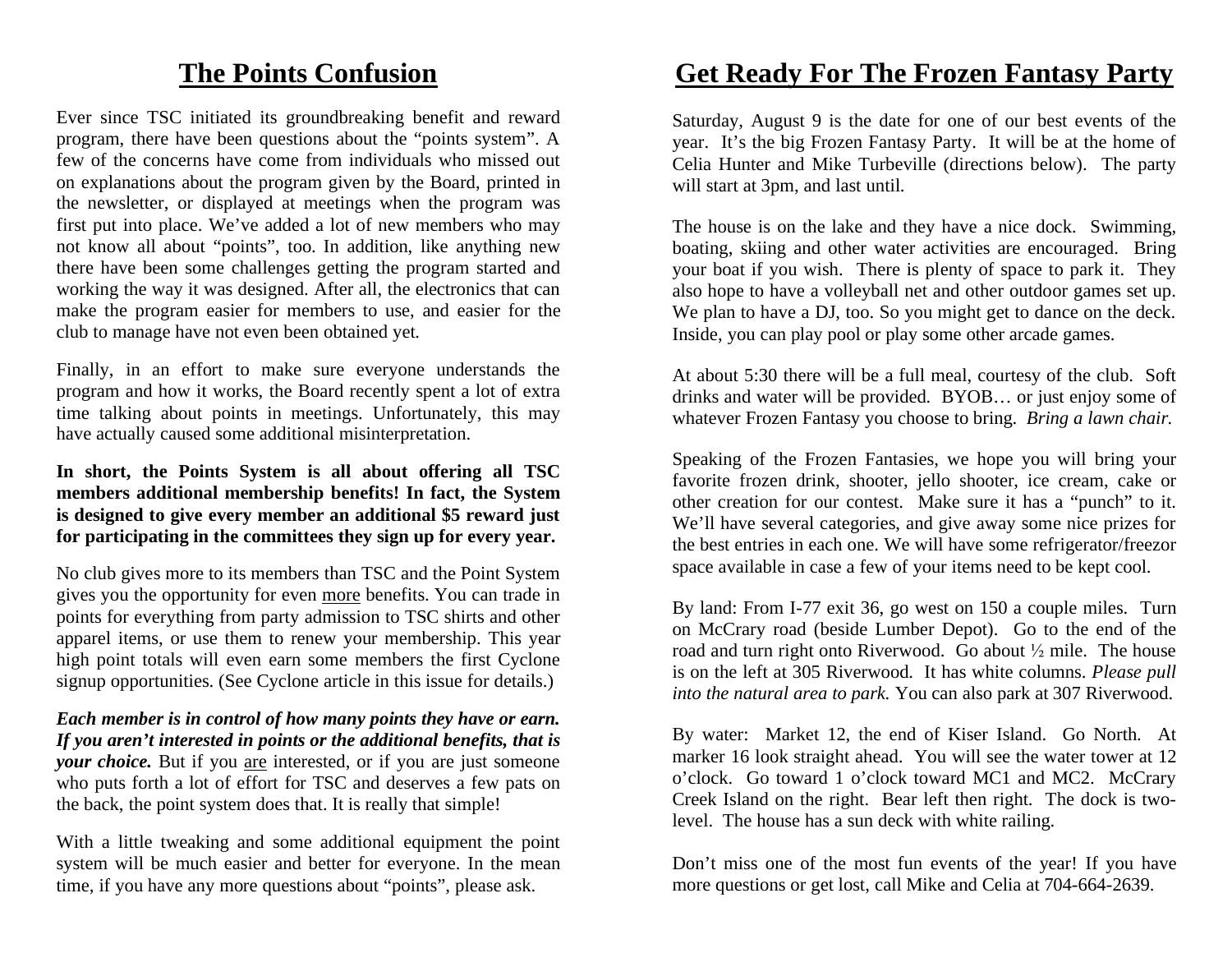### **Dance Lessons**

By Nancy Massengill

Our last set of lessons ended on June 24. Door prizes were won on Graduation Night by George White, Dave Ozga, Allen Annas, Delores Graham, Wayland Massengill, Charlene Bianculli, and Pauline Hucks.

The students and members of Twisters also enjoyed a variety of special cakes (thanks to Vickie Allen).

Line Dance Lessons were held on July 8. Many thanks go to Kathy Thompson and her helpers for teaching the Swamp Thing and Tush Push and other pointers!! We had 27 people attend that night.

New shag lessons started on July 15. We have 85 students in Beginner I, 22 students in Beginner II, and 8 students in Beginner III. Thanks to all members who are coming to help with set up, assisting with the lessons, partnering with students, and resetting the room at Fat Boys. Graduation night will be August 26. Join us!

# **A New, Dangerous Virus**

Submitted By Pat Bouknight

The Center for Disease Control has issued a medical alert about a highly contagious, potentially dangerous virus that is transmitted orally, by hand, and even electronically.

This virus is called Weary Overload Recreational Killer (WORK). If you receive WORK from your boss, any of your colleagues or anyone else via any means whatsoever, do not touch it. This virus will wipe out your private life completely.

If you come into contact with WORK you should immediately leave the premises. Take two good friends to the nearest grocery store and purchase one or both of the antidotes; Work Isolating Neutralizer Extract (WINE) or Bothersome Employer Elimination Rebooter (BEER). Take the antidote repeatedly until WORK has been completely eliminated from your system.

### **New Member Profiles**

By Tommy & Wilma Laws

#### **Linda Ortiz**

We want to welcome Linda Ortiz to TSC.

Linda has chosen to make Statesville her home and to remain close to her family since she retired. She is an avid cyclist. Her other hobbies are playing tennis, working in the yard, exercising at the YMCA and of course dancing.

Several years ago she took shagging lessons through Mitchell College. So, she was somewhat familiar with the dance when her friend Lynn Bullard told her about Twisters Shag Club and the lessons we offer. She decided to try it and began to really enjoy dancing. It also gave her the opportunity to meet new people. She also looks forward to going to Havana on Friday nights.

Linda is enjoying the many activities that Twister's offers and even found herself playing in TSC's golf outing at Fox Den. We are happy to have Linda in the Fun Bunch!

#### **Georgia Abernathy**

We are happy to welcome Georgia Abernathy to the "Fun Bunch". Georgia is the daughter of our very own Sharon Abernathy.

Georgia lives in the Charlotte area and is busy pursuing her career in architecture. Her hobbies are gardening, drawing, and now shagging.

She had been encouraged by her mom to go to the beach for Spring SOS, and to take some dance lessons prior to SOS. Georgia took Beginner I and II and began to enjoy the dancing and music.

The friendliness of the TSC members was a big deciding factor for her to become a member. She is meeting a lot of new people and looks forward to being involved in the club.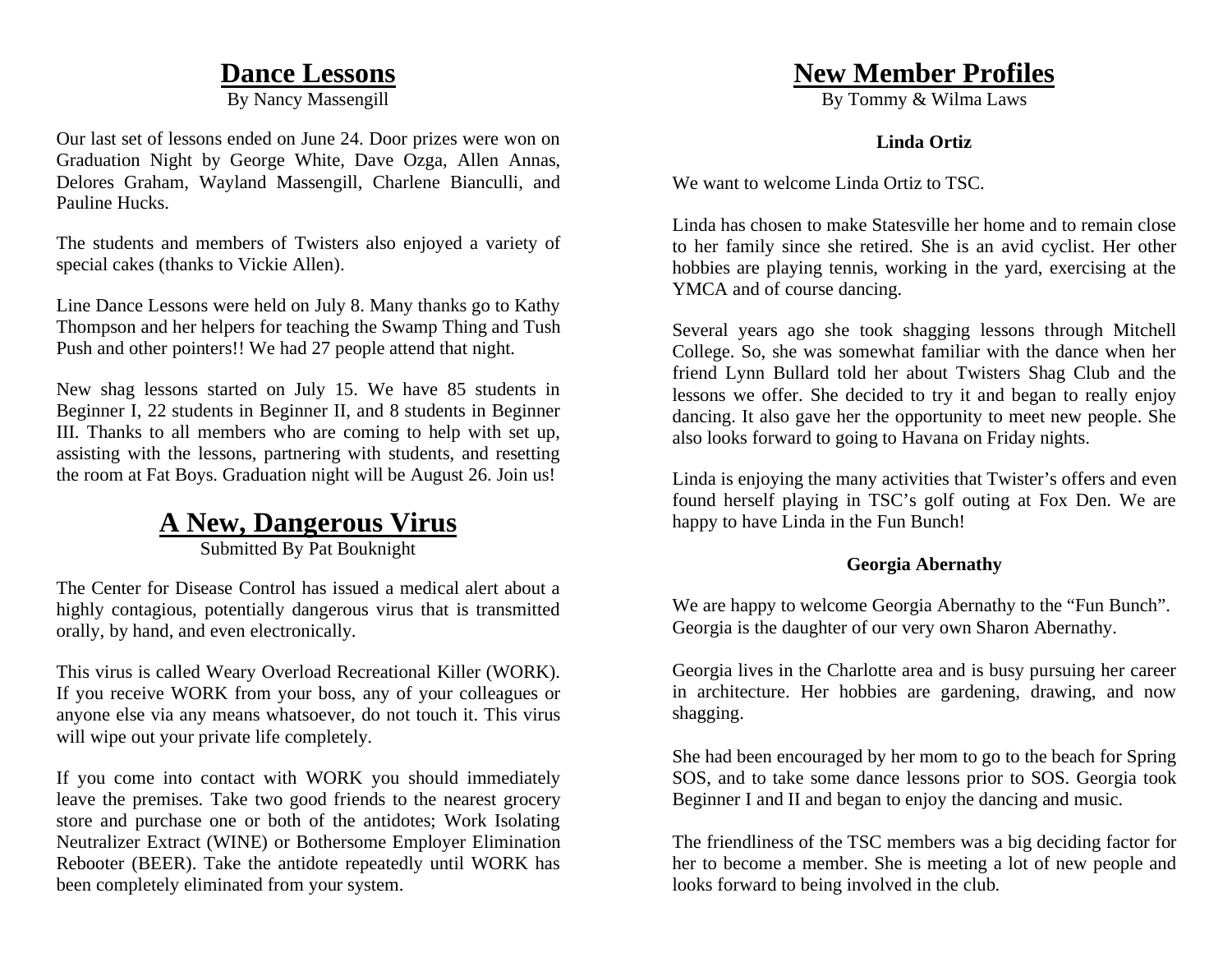### **SOS 101**

#### By Frankie Johnson

For ten days in the spring and again in the fall, lovers of the Shag and Beach Music migrate to Ocean Drive to dance, renew old friendships, make new friends and relive their youth.

Since we have so many new members in our club, I thought it would be appropriate to publish an SOS Guide. Many of these have been written about by others, but here is my version:

- 1. **Make your reservations now.** Rooms and condos are normally rented quickly for SOS. Many people make reservations for the next SOS before they leave the beach. This year may be different due to gas prices. But if you want to be in walking distance of the clubs, make your reservations now.
- 2. **Buy your SOS card at the next TSC meeting.** Cards are sold at the beach. But you receive a discount if you buy your card through our club, and you get the two mail-out issues of the *Carefree Times* sent to your home during the year. (See #3.)
- 3. **Pick up a copy of the** *SOS Carefree Times* **as soon as you get to the beach.** They are available at all the participating lounges, and at the SOS Company Store. This is the best way to find out all about the SOS events. Now, read your copy of the *Carefree Times.* Pay attention to the ads for the participating clubs. The ads will include DJ Schedules, Shag Workshop Schedules and special activities including free food!
- 4. **Visit all of the participating lounges.** Don't just stay in one place. Visit each club several times. If you don't see someone you know, meet someone new. (It's also a great chance to give them a flyer for our Fall Cyclone.) Watch the different dance styles and pay attention to the various types of music. Remember the DJs and crowds change about every four hours.
- 5. **Please remember your dance etiquette.** The clubs will be crowded. Never carry a drink on the dance floor. When dancing, stay in your slot. Dance the boards – always face the walls never the corners of the buildings. This is not the time or place to execute the new step you just made up that takes up half the dance floor.
- 6. **Take a beach chair and go to Fun Sunday and Fun Monday.** Look for details in the *Carefree Times.* Different streets are closed off for each event. If you want a prime spot, go early. Check out the vendors and the food on Fun Monday. Do not take a cooler and remember that South Carolina has an open container law. *(Buy your ticket for the reverse raffle at the next TSC meeting. The raffle helps to pay for both events.)*
- 7. **Stop by Judy's House of Oldies.** It's one of the landmarks. Check out the latest music, instructional DVDs and shag shoes.
- 8. **Go in** *Beach Memories* **and check out Becky's latest art.** Her prints are all wonderful, whether you are buying the latest one,or one of her classics. Pick up one of the books about the Shag and learn the colorful history of the dance. I recommend either *Shag, The Legendary Dance of the South* by Bo Bryan or *Shagging in the Carolinas* by 'Fessa John Hook. The history of the shag is also a history lesson on the culture of our country.
- 9. **Learn a new shag step.** Several of the very best instructors conduct workshops at SOS. There are workshops for every level of dancer. Most workshops are ten dollars a person and sometimes the instructors offer special prices on their instructional DVDs. Workshops schedules are usually published in the *Carefree Times.*
- 10. **Go to a Shag Contest.** On Tuesday the O.D. Arcade hosts the *Rookies Revenge* contest (started by a member of our club years ago). This is a "for fun only" mixed doubles contest. You won't see any pro shaggers in this, but it will be entertaining. On Thursday afternoon they host the *Smoothies Contest.* It is for the serious shaggers. You will see smooth, fancy footwork.
- 11. **Stop by the** *SOS Company Store***.** You can purchase official SOS T-Shirts and other SOS logo items.
- 12. **Go by the OD Pavilion at some point during your stay.** This is as close as it gets to "the way it was" when the Shag was born. No, I'm not that old! The Shag was well established by the time I became a teenager but I spent many wonderful nights dancing at the old pavilions along the coast of the Carolinas.
- 13. **Enjoy the organized activities and events hosted by your club at SOS.** We have three parties and a golf outing. Wear your TSC club shirts or buttons proudly to these events.
- **14. Most of all… have fun!**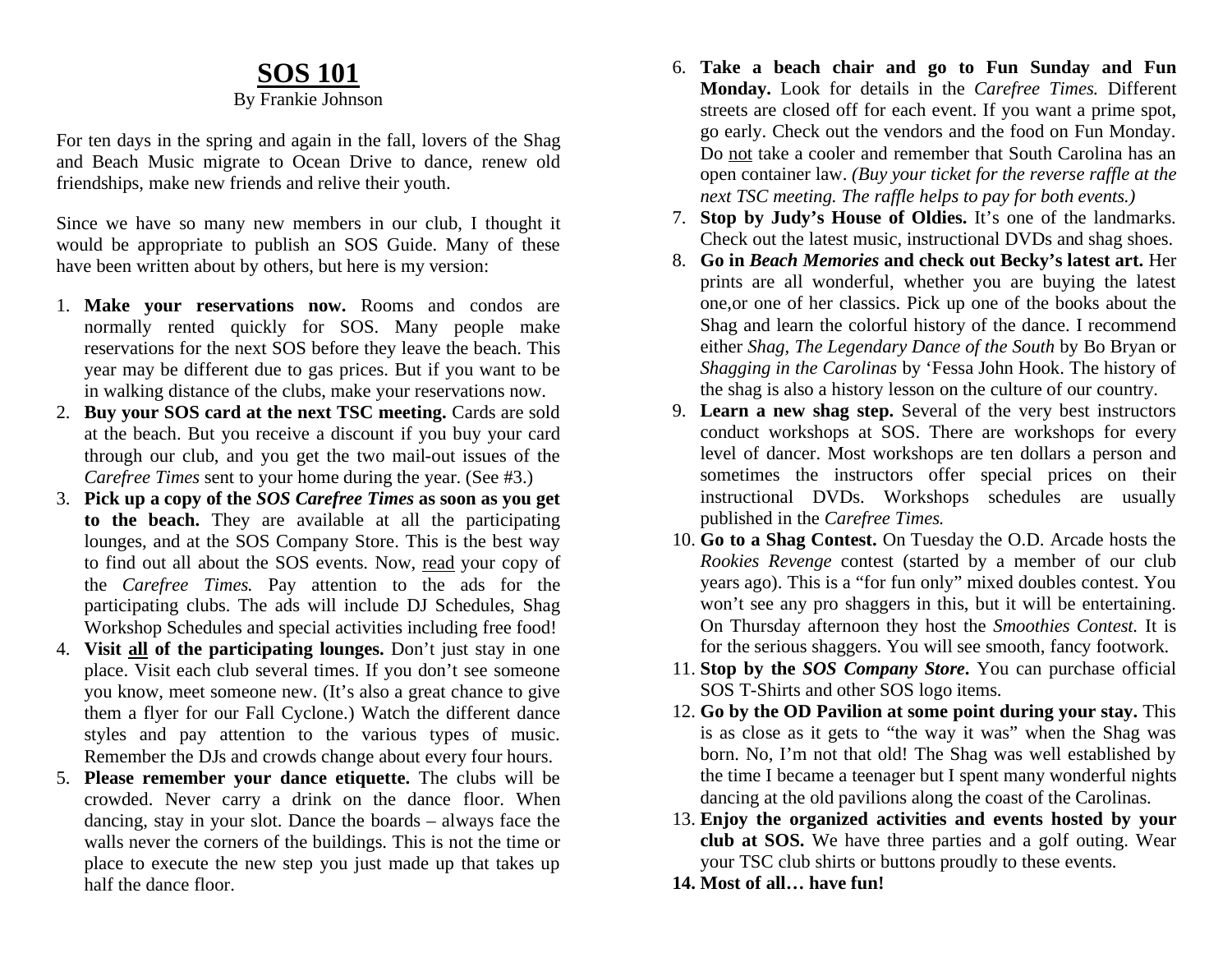### **A Policy We Should All Follow**

From www.Rotary.org

It can be easy to get off track in a social club and forget what is really important, or what we should do to help the group succeed. The Rotary has something called "The Four-Way Test". The test, which has been translated into more than 100 languages, asks the following questions:

Of the things we think, say or do…

- •Is it the TRUTH?
- •Is it FAIR to all concerned?
- •Will it build GOODWILL and BETTER FRIENDSHIPS?
- •Will it be **BENEFICIAL** to all concerned?

We can be a better club if everything we say or do passes this test.

# **Something Interesting**

By Pat Bouknight

Anyone that is a member of Twister's Shag Club knows how we look forward each month to our "Little Red Book." We are interested in what is happening, and what already happened at other events, especially if we were not able to make it to that particular party.

It's great advertisement for TSC for other people to read the newsletter to get them interested in the shag world. You never know who will pick up the book and start reading it.

For the past several months our newsletter seal has been broken and the pages ruffled as if the book had been read by someone other than us before we got it in our mail. So there may be some "TSC want-to-be members" out there waiting for next month's issue. If so, I would like to invite them to join us at Havana or at Fat Boys for shag lessons. You may be surprised at all the fun you will have and the new friends you will make.

How many of you receive your newsletter with a broken seal?

# **The 2009 SOS Parade**

If you have an idea that might be good for an entry in the 2009 parade next spring, Please contact Chuck Willingham. Chuck's email is chuckscustomtrim@charter.net.

# **July 4th Celebrations**

By Frankie Johnson

Well, it was late afternoon on July 4, and Dennis and I were fortunate enough to have two fun-filled events on the same evening. We were planning to go from Event #1 (cookout & fireworks) to Event #2 (Havana). So we loaded fireworks and lawn chairs and fireworks and food and fireworks and drinks for the first one, and decided we would definitely need to make a quick stop at home between the two. (The fireworks took up a lot of room.)

What a good decision that was! From the heat of the summer's day, the rain showers and thunderstorms, and various outdoor activities, we had major freshening up to do before we could go anywhere else. We actually even thought about not going to Havana for about one-tenth of a second, but dismissed that idea immediately knowing how much fun we always have with the Fun Bunch. We also did not want to miss the first Club Tour weekend party with shagtour.com.

Dennis showered off an enormous amount of fireworks residue. We took care of our dog between tasks, grabbed our homemade brownies and we headed straight to Havana where the crowd was in full swing. Mike Rink was playing the best music ever, and club photographers seemed to be having lots of fun taking pictures throughout the evening.

Not only did we see many friends, but also we saw new faces doing great shagging. There was an abundance of food to satisfy the late night munchies. We shagged. We line-danced. We shagged. We ate. We shagged. We talked. It was the perfect finish to a wonderful holiday.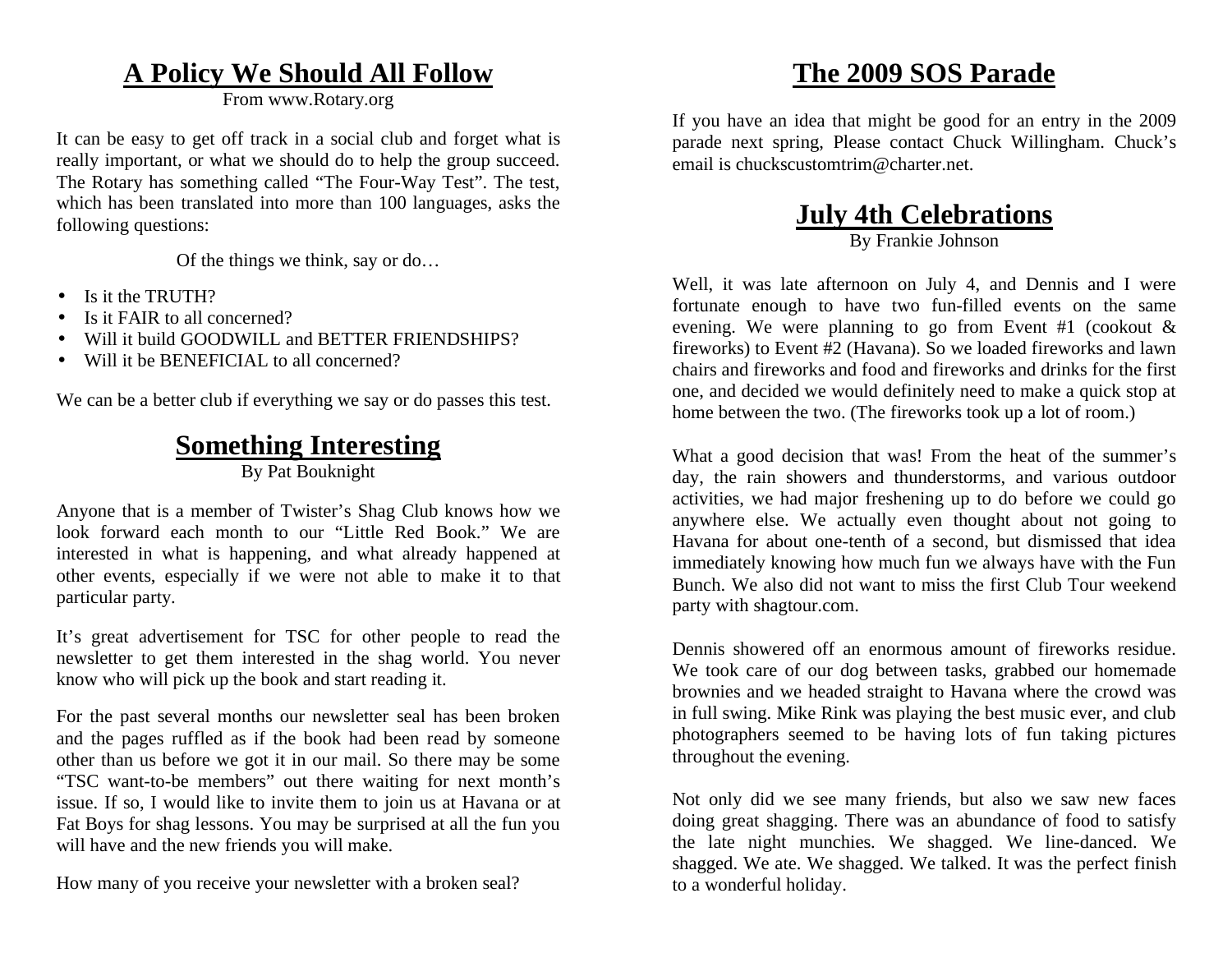# **Fall Cyclone Info Just For TSC Members**

As noted on your application, and in your membership handbook, supporting the Fall Cyclone is an expectation of all members. It's our most important event during the whole year. We all "work" at the Fall Cyclone, but it is also the most fun you will have all year. Plus, in return for helping, you get:

- 1. A Fall Cyclone ticket for only \$35 (Save \$40 off full price)
- 2. A free Fall Cyclone staff T-shirt
- 3. Free food during a one or more gatherings prior to the party

To qualify for all these special member benefits you must either:

- •**Sign up to be the chairperson of an individual committee** *or*
- •**Sign up to work at least 5 work slots (explanation to follow)**

We need to know immediately if you might be willing to Chair a committee. Don't worry about your Cyclone experience level. We have documented most everything you will need to know. So contact Mike Rink ASAP if you might be interested. (Thanks!)

Take a look at the list of committees and start thinking about which ones you would like to work. You may have to be flexible with your committees and work times when you sign up since many slots will already be taken when it is your turn.

When you finish signing up, you will be given a form indicating that you have completed the sign-up process. Just give the Treasurer that form along with your cash or check whenever you are ready to buy your ticket. Tickets will be distributed at the time of purchase, or soon after on another Tuesday or Friday night.

If you have any questions about the sign-up process, please ask in advance so we can answer them before you are "on the clock".

Finally, working five slots is the minimum to qualify for special member benefits. But, if you can do more, please do. There are 25 hours of actual party time. There will be plenty of time to have fun at the party, even if you do more than the minimum to help. Your fellow members, and your club will greatly appreciate everything you do to make this our best party, ever. Thank you!

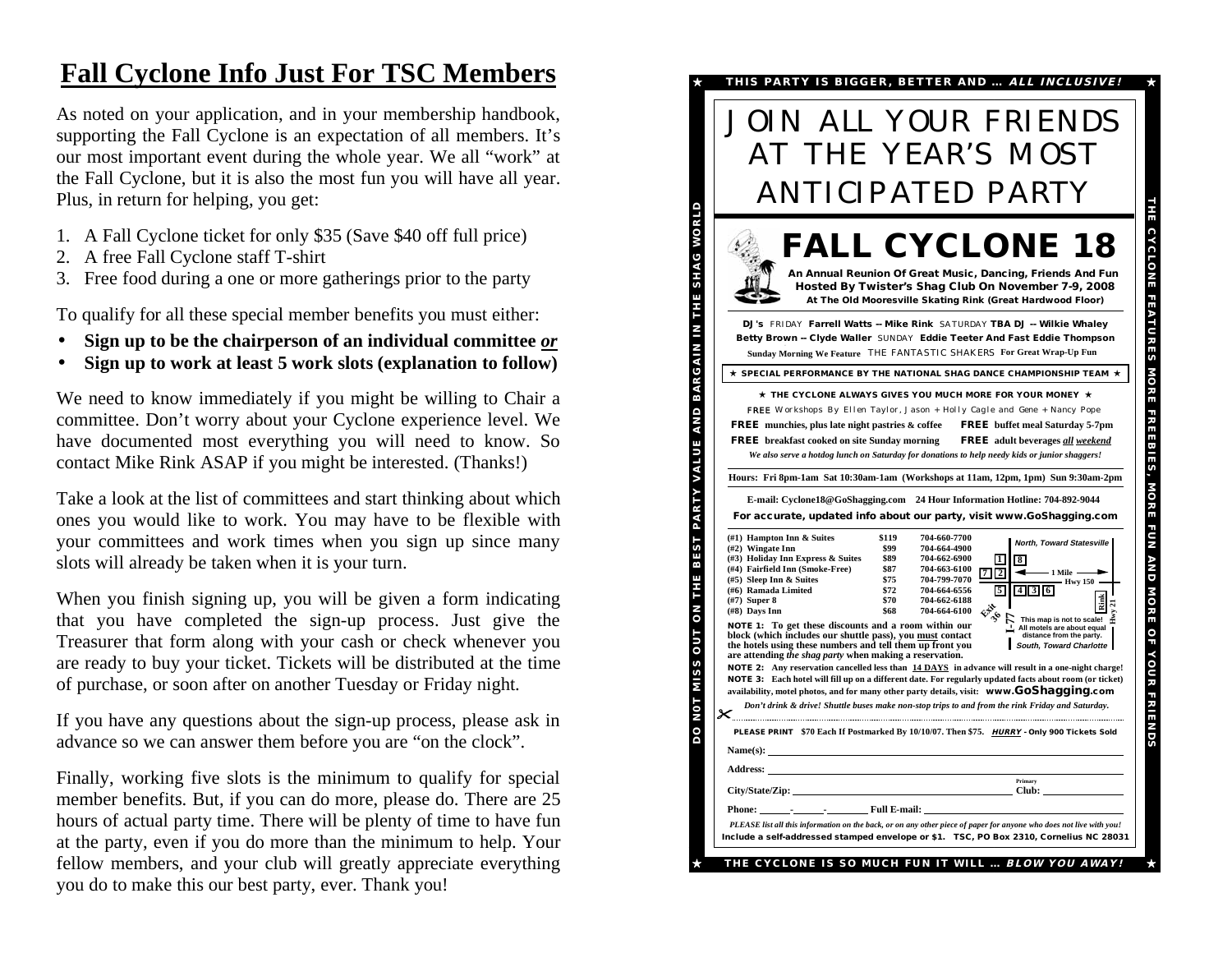### **Fall Cyclone Committees**

This is intended to give you a *general* idea of what the basic job functions are at the Fall Cyclone. It is not intended to be a complete list of duties or functions. Each area Chairperson can provide you with more complete instructions before or at the party.

#### **BAR:**

 Keep the bar stocked with supplies Help guests fix drinks. Hand out bottled water. Sell canned beer, or margaritas.

#### **BREAKFAST:**

(Different tasks require you to be there at different times.) Help with setup and teardown of breakfast area Help cook eggs, meat, potatoes, etc. Keep food line and supplies stocked Help serve food

#### **CLEAN-UP:**

 (Note: There will be professional cleaners doing cleanup Friday and Saturday night, and Sunday after the party. They will also be on hand during the party to handle spills, etc. These are not the primary functions of this Committee.)

 Help clean off table and empty trash cans as required. Put full bags of trash on the trash trailer as needed.

#### **LUNCH (Saturday):**

Help set up serving area, and tear it down when done Help keep food trays stocked with hotdogs and buns Help serve hotdogs to guests.

#### **MUNCHIES:**

 Keep chips, pretzels, popcorn, and other munchies stocked Put out donuts at the appropriate time and keep stocked Make coffee at appropriate times (directions supplied)

#### **REGISTRATION:**

Validate tickets, and prepare armbands for guests.

- Help ensure anyone entering the party has an armband and that it has not been cut, altered or re-used.
- **NOTE:** *This year we will have designated "Armband Managers" who will put the armbands on guests.*

#### **HOSPITALITY:**

Work hospitality booth

Circulate within the building and greet and talk to guests Ask people to dance who aren't participating in the party

#### **RAFFLE:**

 Sell raffle tickets from the raffle booth, or out on the floor Help tear tickets and put them in the barrel for the drawing

#### **SETUP:**

 (Note: these tasks will be performed on Thursday night and Friday-day. The building must be ready by 6 pm Friday.)

 Bring items from storage building to rink (next door) Help prepare the building for the party as directed Setup tables and chairs Cover tables with plastic Setup trash containers Hang signs, banners, etc.

#### **SHIRT SALES:**

Sell shirts at the designated area

#### **TEARDOWN:**

(This job is performed on Sunday afternoon at 2pm.).

Restore building (chairs, tables, etc.) to the same condition it was in when we arrived, or better Collect signs and banners (roll, don't fold or tape banners) Bring all TSC owned items to the front for packing Transfer all supplies to the storage building (next door)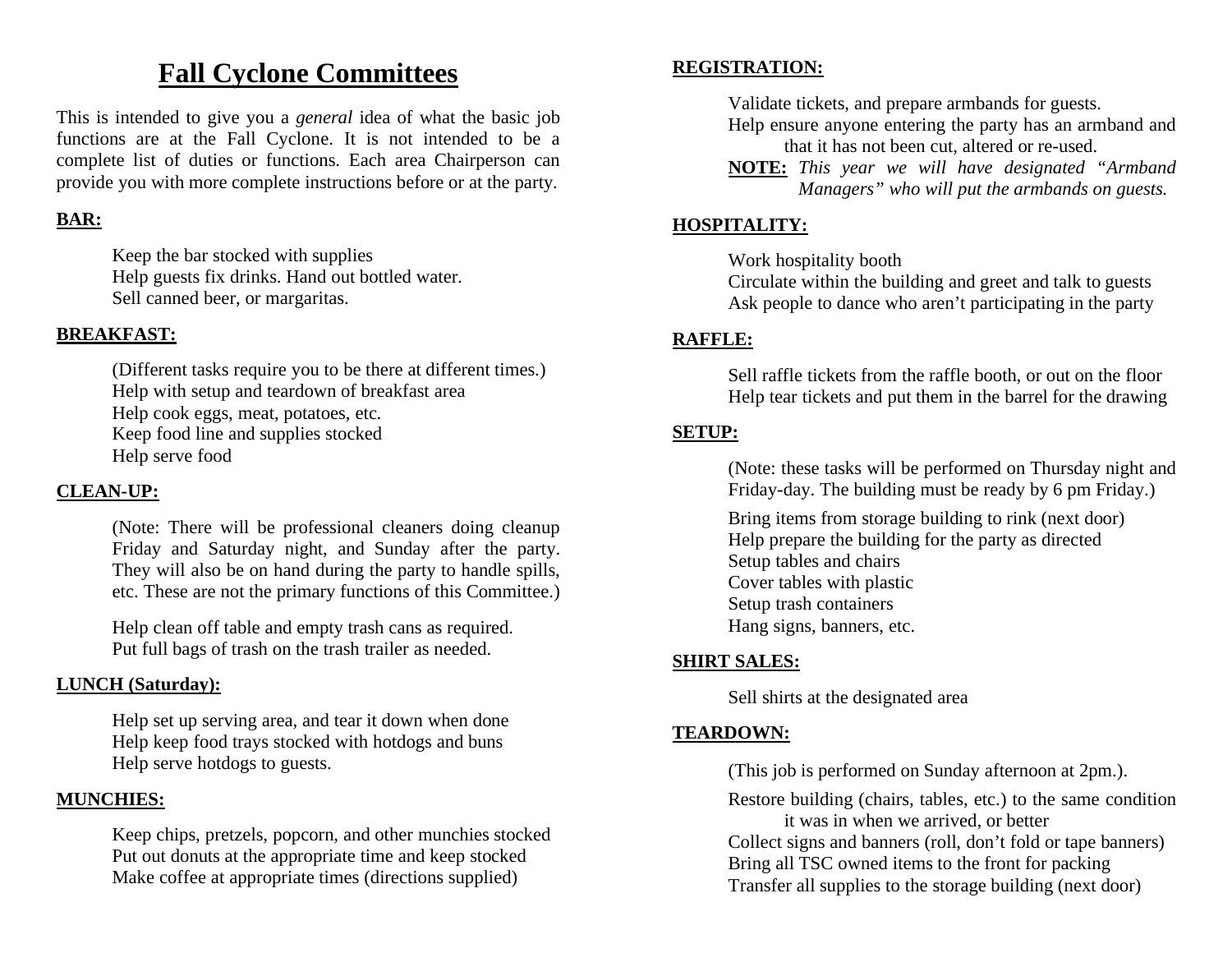### **What's Happening In The Shag World**

#### **GoShagging.com Has More Items And Details!**

*Note: Party flyers & club mail can be viewed at monthly meetings.* 

#### **Aug 5: TSC Meeting. Social 7pm, Meeting 8pm.**

#### **Aug 9: Frozen Fantasy Party. Details are in this newsletter.**

Aug 14-16: Shag Tracks in Chattanooga, TN. Hosted by Choo Choo Shag Club. \$55-\$60. DJs Bill Waldrep, Tootie Brown, David Sessoms, Morris Varnell, Mike Hall and Ken Hughes. 423-334- 2882 or rmkellar@aol.com for more info.

Aug 15-16: Runway Boogie hosted by Beckley Area Shag Club. \$50. DJ's Judy Collins & Butch Metcalf with The Holiday Band. Workshops by Charlie & Jackie & Ellen Taylor. 800-294-0855.

Aug 16: Vinyl Party hosted by Clyde Waller and Ken McGee at The Junkyard (K&C Salvage) on Hwy 49 in Harrisburg. Only \$5. Fourteen DJs play inside and out. Food available. 704-455-2526.

August 16: Monthly Party hosted by Gaston Shaggers. \$6 guests. DJ Gene Hensley. 704-827-1770 or patsyfuller@carolina.rr.com

Aug 16: Monthly party hosted by Brushy Mountain Shag Club. \$6. DJ Eddie Teeter. 336-838-4144 or hauser013@aol.com.

Aug 16: Shaggin' For Dollars Dance hosted by the Monroe Shag Club. DJs Ray Scott & Gene Sistare. 704-764-8808 or webmaster@monroeshagclub.com for more info.

Aug 16: Dancing with the Stars hosted by The Raleigh Shag Club. \$8. DJ Jenny Farmer. 919-691-4332 or gammy1965@msn.com.

Aug 21-24: Beach Music Festival hosted by Charleston/Islanders Shag Clubs. \$60. DJs Pat Patterson, Ray Scott, Butch Halpin and 16 bands. 743-814-0577 or mysticlady@mindspring.com for more.

Aug 23: Super Summer Jackpot Party in Southern Pines, NC. Hosted by the Moore Area Shag Society. \$10. DJs Lanny Elmore and Robbie Farrell. 910-673-2547 or rogerracster@nc.rr.com

August 23: Winston-Salem's Pool Party and Meet The Area Clubs Event. \$5 - \$15. DJs Tim Phelps & Ed Timberlake. 336-765-6670.

August 23: Summer Sizzler hosted by Statesville Shag Club. \$25 - \$30. DJs Gene Hensley & Larry "Big Fish" Calhoun.

Aug 23: DJ Throwdown hosted by the Chester Shag Club \$5. DJs: Buck Crumpton, Bobby Vaughn, Jeff Foster and David O'Quinn.

Aug 29-31: Labor Day Dance Party hosted by the Daytona Beach Shag Club, \$50-\$60. 386-341-7900. FrankAnderson@cfl.rr.com.

Aug 30: Salisbury Shag Club 20th Anniversary. \$5. DJ John Hook. Special guests staff members from WRDX 106.5fm. 704-209-1125 or cbarger@carolina.rr.com or www.keeponshagging.com

Aug 30: Bopper's Shag Club's Battle of the DJ's at Thoroughbreds. \$5. 704-334-8234 or mpittsenbarger@carolina.rr.com

#### **Sept 5: TSC's SOS Kickoff Party**

Sept. 6: Pre SOS Party hosted by Gaston Shaggers. \$6. DJ Walter Upchurch. 704-827-1770 or patsyfuller@carolina.rr.com.

Sept 7: Sandy Beach Shag Club Monthly Party. DJ Steve Coley. 828-438-8906 or rsmorley55@hotmail for more information.

#### **Sept 12-21: SOS Fall Migration**

Oct 4: Monthly Party - Brushy Mountain Shag Club. 336-838-4144 Oct 4: Meet The Area Shag Clubs Party. 336-288-3651. Oct 7-12: Shag-A-Rama Party. 205-427-0168.

#### **Oct 11: TSC's Lake Cruise**

Oct 17-18: Fall Bash in Johnson City, TN. 423-956-1572 Oct 17-19: Geechee Blast in Charleston. 843-971-6730 Oct 18: Halloween Costume Party in Lancaster. 803-286-5694. Oct 18: Flashback 2008 in Charlotte. 704/510-1743.

**Nov 7-9: The Fall Cyclone. Details and a flyer are in this issue, and posted on www.goshagging.com. Get your tickets before they are all gone. This party always sells out.** 

**Dec 31: TSC's New Year's Eve Party.**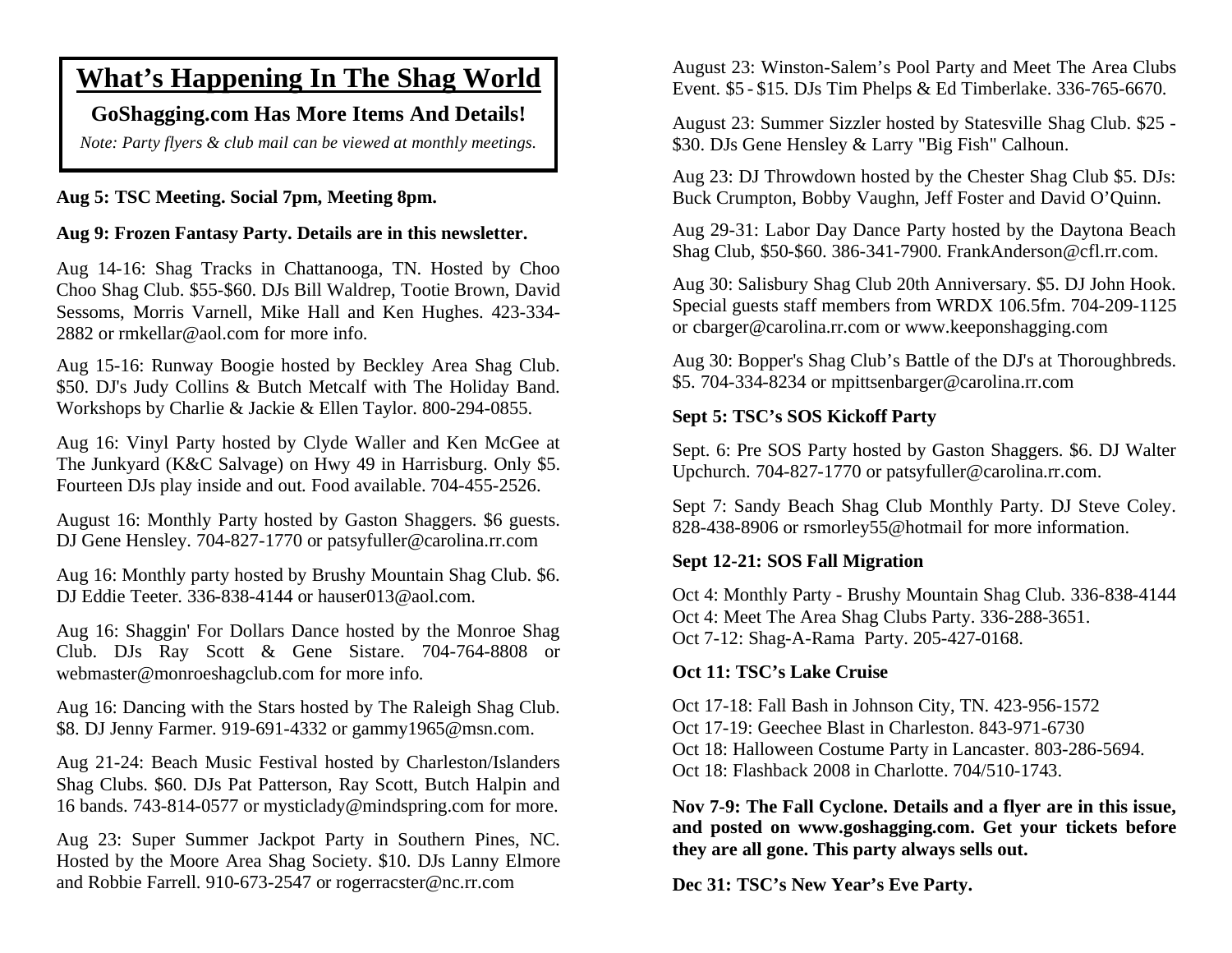# **This Month's Birthdays**

| 08/02 | <b>Barbara Merrell</b> | 08/24 |
|-------|------------------------|-------|
| 08/04 | David Kelly            | 08/25 |
| 08/07 | Ed Alexander           | 08/27 |
| 08/12 | Janice Musgrove        | 08/28 |
| 08/13 | Irby Bouknight         | 08/29 |
| 08/15 | Jackie Holshouser      | 08/29 |
| 08/15 | Ken Culpepper          | 08/30 |
| 08/22 | Kim Riley              | 08/30 |
| 08/23 | <b>Roger Trexler</b>   | 08/31 |
|       |                        |       |

# **Next Month's Birthdays**

| <b>Susan Godfrey</b>  | 09/02 | Dean Hajnos          | 09/14 |
|-----------------------|-------|----------------------|-------|
| <b>Ralph Gettings</b> | 09/03 | Mike Rink            | 09/16 |
| <b>Mike Felts</b>     | 09/05 | Ann Horton           | 09/17 |
| <b>Brian Holt</b>     | 09/06 | <b>Randy Godfrey</b> | 09/19 |
| John Finney           | 09/08 | <b>Bill Randall</b>  | 09/20 |
| Rhonda Hill           | 09/08 | Kathy Thompson       | 09/24 |
| Leigh Ann Holt        | 09/08 | Alan Keir            | 09/27 |
| Debbie Blackburn      | 09/09 | Diane Brandon        | 09/28 |
| Edie Kello            | 09/09 | <b>Betsy Weiss</b>   | 09/29 |

#### **Get Well Soon Pete Riley!**

**(Pete recently had emergency surgery for a retinal tear.)** 

**Happy ??th Birthday To My Rare Find!** 

**Love, Jimmy** 

**Happy Birthday to Roger, the love of my life!** 

**Kathy** 

# **Buy And Help Sell Fun Monday Tickets**

Attention TSC Members. Your help is needed. Have you purchased your Fun Monday raffle tickets? If not, please do ASAP. If you have bought one, you can always get another one or two!

We are also in need of a few people who will help us sell a few of these \$10 raffle tickets. Anyone can win (whether or not they are a shag club member) one of the big cash prizes. Plus, just buying a ticket helps ensure the continuation of the Fun Sunday and Fun Monday events during SOS. The sale of tickets also helps support a children's charity. So, let's get all of these tickets sold, soon.

TSC has 100 tickets to sell. Anything you can do to help us reach our goal will be greatly appreciated. Thanks!

# **The Turntable Treasures Vinyl Party**

#### By Peggy Cavin

The Turntable Treasures Vinyl Party and Fundraiser was held on July 25, 2008 at the Havana Social Club. It was another great party. There were over 150 attendees who danced up until closing time. We had four great DJs; Joanne Johnson, Mike Rink, Clyde Waller, and Farrell Watts. They all brought the best of the best vinyl. I think they tried to out-do each other. At one point, all four DJs were in the booth at the same time. I wasn't sure who was actually playing the music.

There were a lot of familiar faces as well as some new ones who came out to help us support needy kids and the Junior shaggers. We had a great 50/50. We were able to collect a sizable amount to donate to the kids.

As usual, our committee people put out some terrific food for us to enjoy. Thank you to all who brought a food or dessert item. There was plenty and no one went away hungry that night.

"Thank you" to all the shaggers and shag clubs who came out to support us. It was a great night of fun.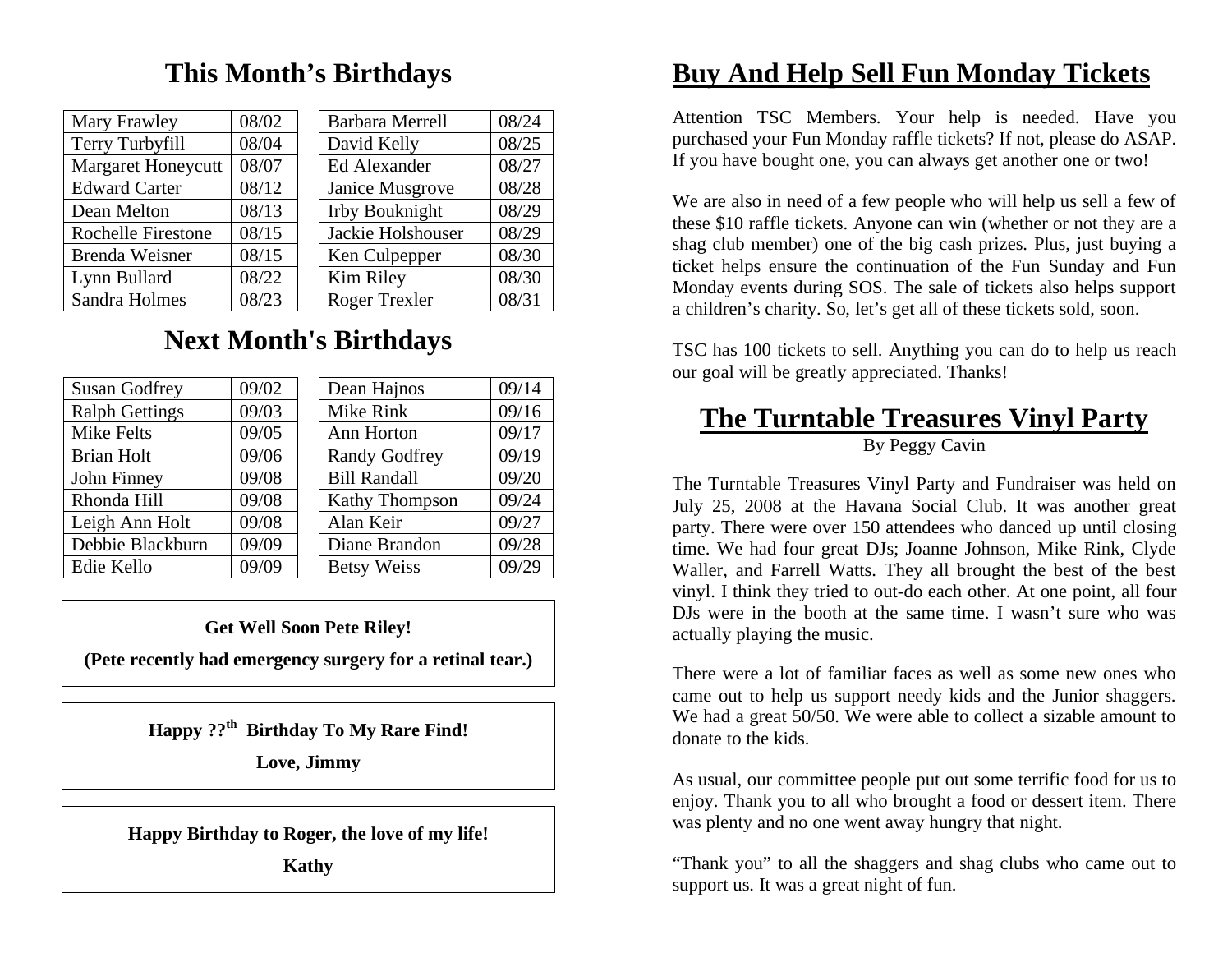### **Bus Trip Transformation**

By Pat Bouknight

Wow, what a bus trip we had to Winston. Can you tell that we have been back out with the club? I have something to write about!

The bus was full of people neatly dressed in their 50's and 60's attire. There were smiles, food items, shooters (over 300 for starters), and lots of energy.

Tanglewood is such beautiful place that some of us had to get out and walk around the golf course during the party. Food continuously flowed from the kitchen. When the food ran out, they started sending out box tops of shooters from the kitchen.

The place was packed with people. There were lines to get on and off the dance floor. What fun! You got to talk to everyone as you passed by. As the evening progressed I started noticing a change in the appearance of people. Maybe it was because I was the driver to get us home that night. Certain members completely gave out of energy and resorted to wait (pass out) on the bus. (Everyone on the bus knows which two members did this.)

As 11:30pm approached, I sat on the bus watching everyone load for the trip home. Sunglasses were off, shirttails were out, some had lost part of their attire altogether, and hair styles were a little miffed. You could tell that everyone had a great time, but that seat on the bus was going to feel good.

In years past we all sang songs on our return trip. Kathy Thompson tried to keep the party going, but the energy was gone. That's why Twisters is known as the "Fun Bunch". We don't give out until after we leave the party.

# **September Issue Coming Soon**

**Get your articles, personal wishes and other items turned in soon. The September issue deadline is Wednesday, August 20th.** 

### **Winston-Salem Oldies Party**

By Peggy Cavin

Twister's Shag Club took a full busload to the Winston-Salem party on June 28<sup>th</sup> at Tanglewood Park. Many members were dressed in their 50's and 60's attire. This party is always one of our favorites. We had a night full of fun dancing and socializing with friends. I'm not sure of the exact attendance, but they had a packed house including our busload and another bus from the Burlington Shag Club. There is never a dull moment when Burlington and Twister's get together. Mary and Brenda in their poodle skirts danced and pranced around all night long making everyone laugh. We loved their mascot for the party and it was quite a conversation piece. Thanks guys for sharing the evening and tons of laughter.

Winston folks always put on one heck of a party. When we arrived we were met with open arms. They never fail to show everyone a good time. And as usual, the food was outstanding. There were no thoughts of dieting that night. My diet and several others were put on hold. Who could pass up such great food? I even dared to venture to the dessert table!

Roy Childress was the DJ and he played all the songs of the 60's era helping guests relive the high school days that we all remember… well most of us. Ha ha.

Kathy Thompson was our host on the bus and she did a great job making sure everyone had something to munch on and drink along the way. Thanks, Kathy! And, Roger, you hung in there as I did. What do they call us? The hanger-ons? Hey, weren't we the last ones on the bus? Hanger-ons, indeed.

If you didn't make the bus this time, you missed out. Plan on being there next year. We'll have more and more members coming out to ride the "Fun Bus". I've packed my "Leverne" shirt, scarf, white glasses, black and white saddle oxfords, class ring and pink flamingo earrings in a safe place until next June.

"Thank you" Winston-Salem for all the fun and great hospitality!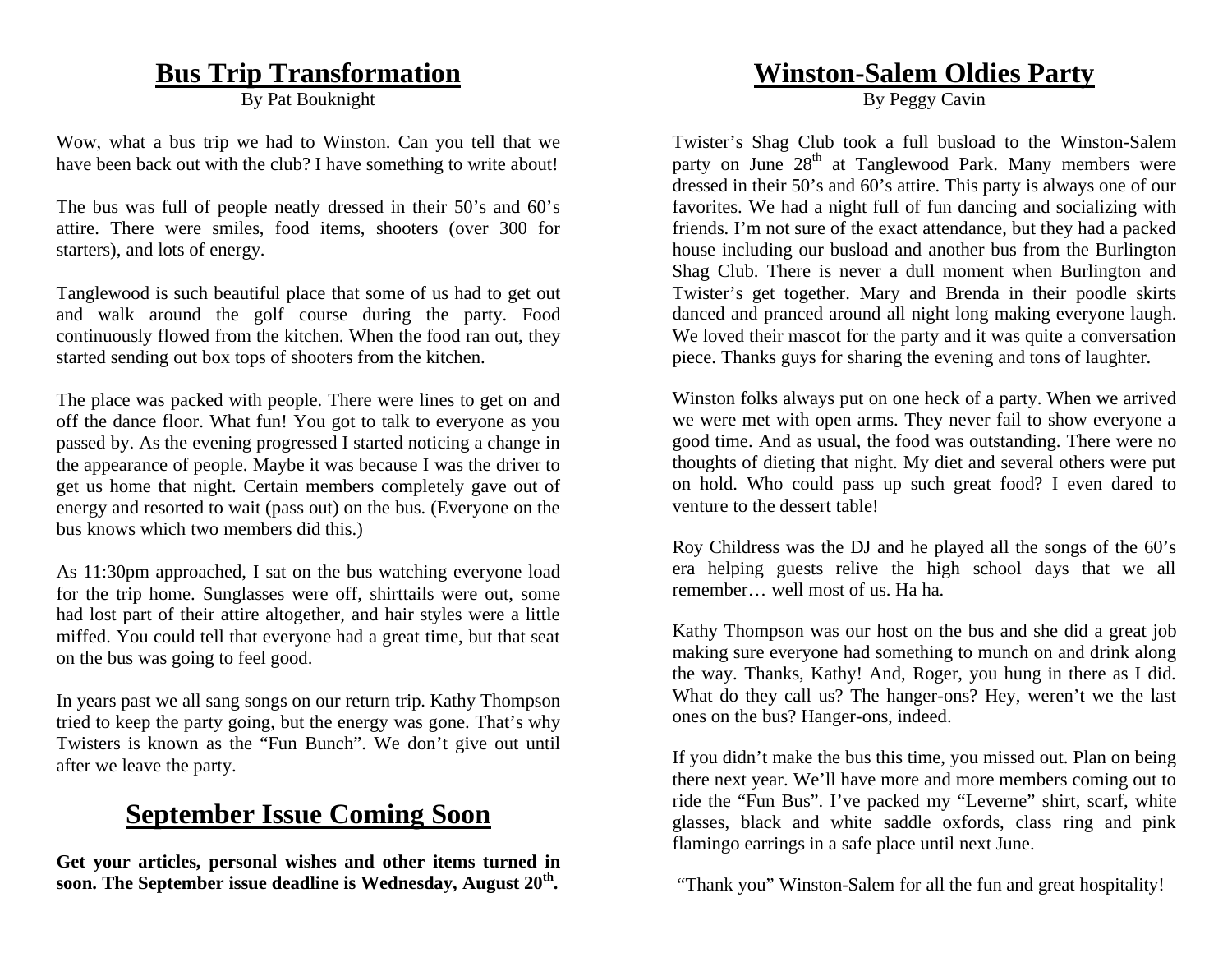### **SOS Observations**

By Pete Riley

On our trips to SOS I have time to observe people walking up and down the street while my wife visits all the shops. One of the things I notice are all the different kinds of shoes people wear.

Shaggers are easy to spot. The men wear some sort of loafer; penny loafers, some with tassels, some with a band. Colors vary; black, tan, and brown or cordovan. Some wear socks, some don't.

Women's shoes are a different world. Some ballet, mostly flat heels, some with a slight heel, some about an inch high which seem to be the max height. A favorite are those see-through shoes with fancy shoestrings but no tongue. I have no idea why they are that way. The capper of all shoes are the ones that have lights that blink on and off. Now if they could just get them to blink in time with a good beach song.

Some of the shaggers carry their shagging shoes in a bag like bowling shoes. They walk around in tennis shoes, only putting their dancing shoes on when they are on the dance floor.

I wonder what I can keep my eyes peeled for next time!

### **Lord, They're Finally Together**

Submitted By Tim Davis

She married and had 13 children. Her husband died. She married again and had 7 more children. Again, her husband died. But, she remarried and this time had 5 more children.

She finally died after having 25 children. Standing before her coffin, the preacher prayed for her. He thanked the Lord for this very loving woman and said, "Lord, they 're finally together."

One mourner leaned over and quietly asked her friend, "Do you think he means her first, second or third husband?"

The friend replied, "I think he means her legs."

### **Queenie's Medical Moments**

By Pam Siege, RN

This is an e-mail I received from a nurse I work with. This is an episode as told by a patient in the ER.

#### **Female Heart Attacks**

I was aware that female heart attacks are different, but this brings it into reality. Women and heart attacks (Myocardial infarction)!

Did you know that women rarely have the same symptoms that men have when experiencing a heart attack: like, the sudden stabbing pain in the chest, the cold sweat, grabbing the chest?

Here is the story of one woman's experience with a heart attack.

 "I had a completely unexpected heart attack at about 10:30 PM with no prior exertion, no prior emotional trauma that one would suspect might've brought it on. I was sitting all snugly and warm on a cold evening with my purring cat in my lap, reading an interesting story my friend had sent me. I was actually thinking, "ahhh, this is the life", all cozy and warm in my soft, cushy Lazy Boy with my feet propped up.

A moment later, I felt that awful sensation of indigestion, like when you've been in a hurry and grabbed a bite of sandwich and washed it down with a dash of water. That hurried bite seems to feel like you've swallowed a golf ball going down the esophagus in slow motion and it is most uncomfortable. This was my initial sensation. The only trouble was that I hadn't taken a bite of anything since about 5:00 p.m.

After that, it seemed to subside. The next sensation was like little squeezing motions that seemed to be racing up my spine (in hindsight, it was probably my aorta spasming), gaining speed as they continued racing up and under my sternum (breast bone). This fascinating process continued on into my throat and branched out into both jaws. Aha! Now I stopped puzzling about what was happening. We all have read and/or heard about pain in the jaws being one of the signals of an MI happening.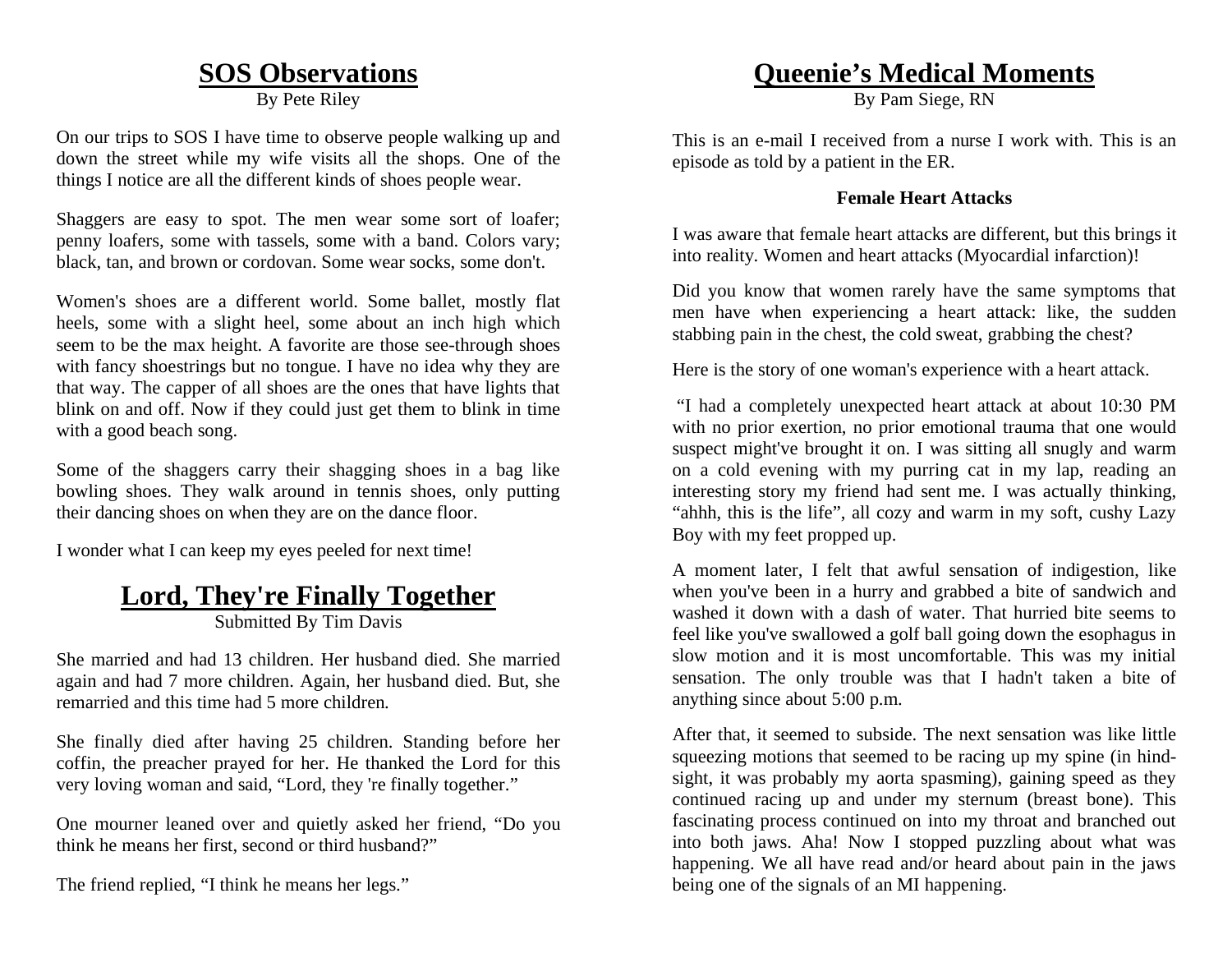I said aloud to myself and the cat, 'Dear God, I think I'm having a heart attack!' I lowered the foot rest dumping the cat from my lap. I started to take a step and fell on the floor instead. I pulled myself up with the arms of the chair, walked slowly into the next room and dialed the Paramedics. I told them I thought I was having a heart attack due to the pressure building under the sternum and radiating into my jaws. I didn't feel hysterical or afraid, just stating the facts. They said they were sending the Paramedics over immediately, and asked if the front door was near to me. If so, I was to unbolt the door and then lie down on the floor where they could see me when they came in.

I then laid down on the floor as instructed and lost consciousness, as I don't remember the medics coming in, their examination, lifting me onto a gurney or getting me into their ambulance, or hearing the call they made to St. Jude ER on the way. But I did briefly awaken when we arrived and saw that the Cardiologist was already there in his surgical blues and cap, helping the medics pull my stretcher out of the ambulance. He was bending over me asking questions. Later, I had to have two stents put into my heart.

It is said that many more women than men die of their first (and last) MI because they didn't know they were having one. They commonly mistake it as indigestion, take some Maalox or other anti-heartburn preparation and go to bed hoping they'll feel better in the morning when they wake up… which doesn't happen.

1. Call the Paramedics. Ladies, time is of the essence! Do not try to drive yourself to the ER.

2. Don't assume it couldn't be a heart attack because you have a normal cholesterol count

3. MIs are usually caused by long-term stress and inflammation in the body, which dumps all sorts of deadly hormones into your system to sludge things up in there.

Women and men please read and pay attention. Pass this information on. It could save someone's life!

Bless our hearts… really… bless our hearts!

### **Amazing Weekend With Ellen And Carl**

By John And Jennifer Finney

John and I had the privilege of spending a weekend with Ellen and Carl Taylor at their home on Edisto Beach. What an amazing couple! We learned so much about the history of the Carolina shag and how much it means to them. We needed a tape recorder for all of the wonderful stories about all of the original dance spots at north and south Myrtle Beach such as the Pad, Ducks, Fat Jack's and the Pavilion.

Carl remembers when he was sixteen on the beach sleeping in his car. He recalled a bunch of kids running to see what he thought was a fight. He stood on a bench and right in the middle of the crowd was Jo Jo Putnam putting on a show dancing the shag. That's how he became so enthralled with this magnificent dance.

We heard stories about shag legends such as Harry Driver, Shad and Brenda Alberty, Norfleet Jones and Sheila Bodie, Doug Perry and Susan Neal, Jackie McGee and Charlie Womble and Fat Harold Bessent and Clarice Reavis. These were just a few of the famous names mentioned of the many talented dancers. When we weren't listening to great shag stories, we were entertained by Captain Carl's tales of over twenty-five years of fishing and shrimping expeditions.

One of the main things that stood out for the trip was Ellen's unbelievable cooking. Shrimp and grits, coconut pineapple cake, beach muffins, and goulash were just some of the great recipes. Now we all know that Ellen is a great dancer, but let us tell you, she is one great cook!

One thing Ellen reinforced to us about the shag was how important it is to have a truly good technique with your basic steps before you move on to anything harder. To me what makes Ellen such a great instructor is her honesty and her tactfulness in telling you what you need to hear to make you a better dancer. I'm so excited to say that Ellen just finished producing two new DVD's that will be hopefully ready for release in the fall.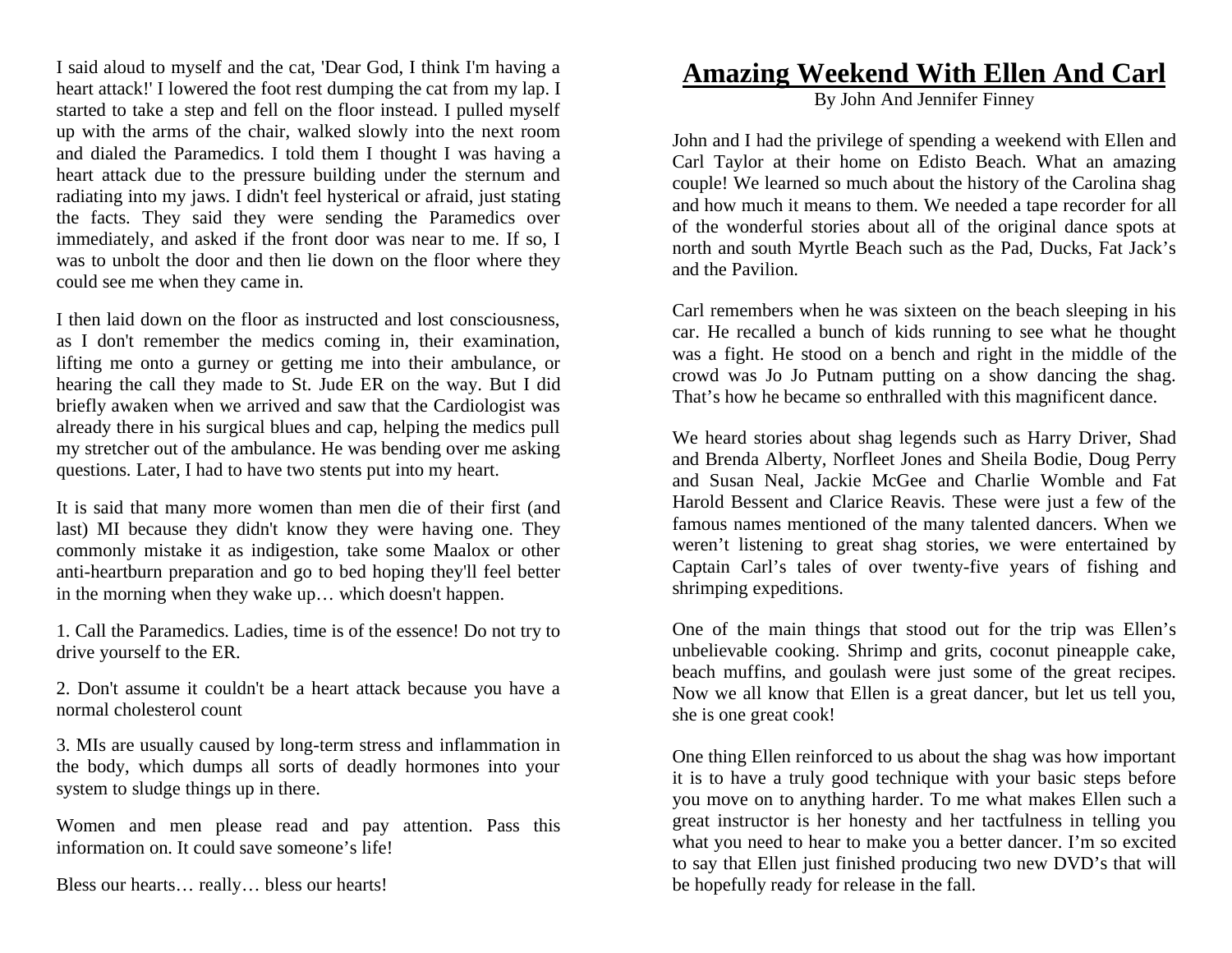We also learned just how much passion Ellen has for the Junior shaggers. She is so involved in instructing and supporting them in so many ways. I saw it in her face how rewarding it was for her. This made us feel very proud to be a part of a great shag club that contributes to charity organizations such as the Ellen Taylor Foundation and the Junior Shag Association. Ellen and Carl both spoke very highly of the support Twister's Shag Club provides.

I had no idea what wonderful memories I had in store for me on this weekend trip. Ellen and Carl are the most amazing, loving, giving couple. John and I took away some great advice from their almost fifty years of marriage. There is no doubt that shag dancing has helped keep them healthy, young and energetic.

# **Turntable Treasures Party Thanks**

The following members helped make our Turntable Treasures Party a success. Some brought food, some helped with registration, some helped with the raffle, and some helped set up or clean up. If we missed your name, we're sorry. Here is the list we have as we go to press:

Georgia Abernathy, Sharon Abernathy, Wanda Alexander, Vickie Allen, Pat Bouknight, Allen Brown, Phyllis Brown, Peggy Cavin, Ray Clark, Susan Dahl, Claire Erckman, Frank Gettings & Yvonne, Donna Hord, Kay Howard, Celia Hunter, Frankie Johnson, Al Keir, David Kelly, Dennis Kerr, Kathy Kerr, Ellen Kidda, Tommy Laws, Wilma Laws, Nancy Massengill, Frank Melchor, Shirley Meldau, Dean Melton, Jimmy Melton, Mike Rink, Joanne Sloop, Khris Sloop, Teresa Sloop, Tom Stone, Kathy Thompson, Roger Trexler, Marilyn Wagner and Robert Wagner.

### **Junior SOS 2008**

By Peggy Cavin

The 2008 Junior SOS was the best so far with over 600 kids registering. The kids started coming in as early as Tuesday of that week and stayed through Sunday participating in the many dance workshops provided by several groups of instructors. Some of the instructors this year included Sam & Lisa, Charlie & Jackie, Jason & Holly, and many other well-known shaggers… some of which are still juniors themselves.

The first event they participate in is to go out to the Myrtle Beach Manor and dance for the senior citizens. Then, during the week there are free workshops, pizza, hot dogs and more provided by different shag clubs and organizations. There are various dance contests also, with the big night coming on Saturday at Ducks when "professional" level junior shaggers dance in a contest. Our own Mike Rink always DJ's during this event.

Twisters Shag Club has a long history of supporting junior shaggers and the Junior Shaggers Association. Mike and TSC registered and set up the Junior Shag Association website, and he managed & updated their site for several years. TSC continues to support the juniors throughout the year by doing several events where we raise money for the juniors and by paying the monthly fees to keep their web site going.

The Juniors, from age 6 to 21 come from all over to enjoy their special days at the beach. The adults watch in amazement as these little ones hit the floor.

Oh, to be able to move the way they do. It is certainly a treat to watch these kids and we wonder why we didn't start dancing earlier. Their young minds pick up these steps so quickly that it's quite astonishing to watch.

By noon on Sunday, Ocean Drive is like a ghost town. The kids are gone, the streets are bare and the clubs are closed. What a difference these kids make on Ocean Drive while they are there.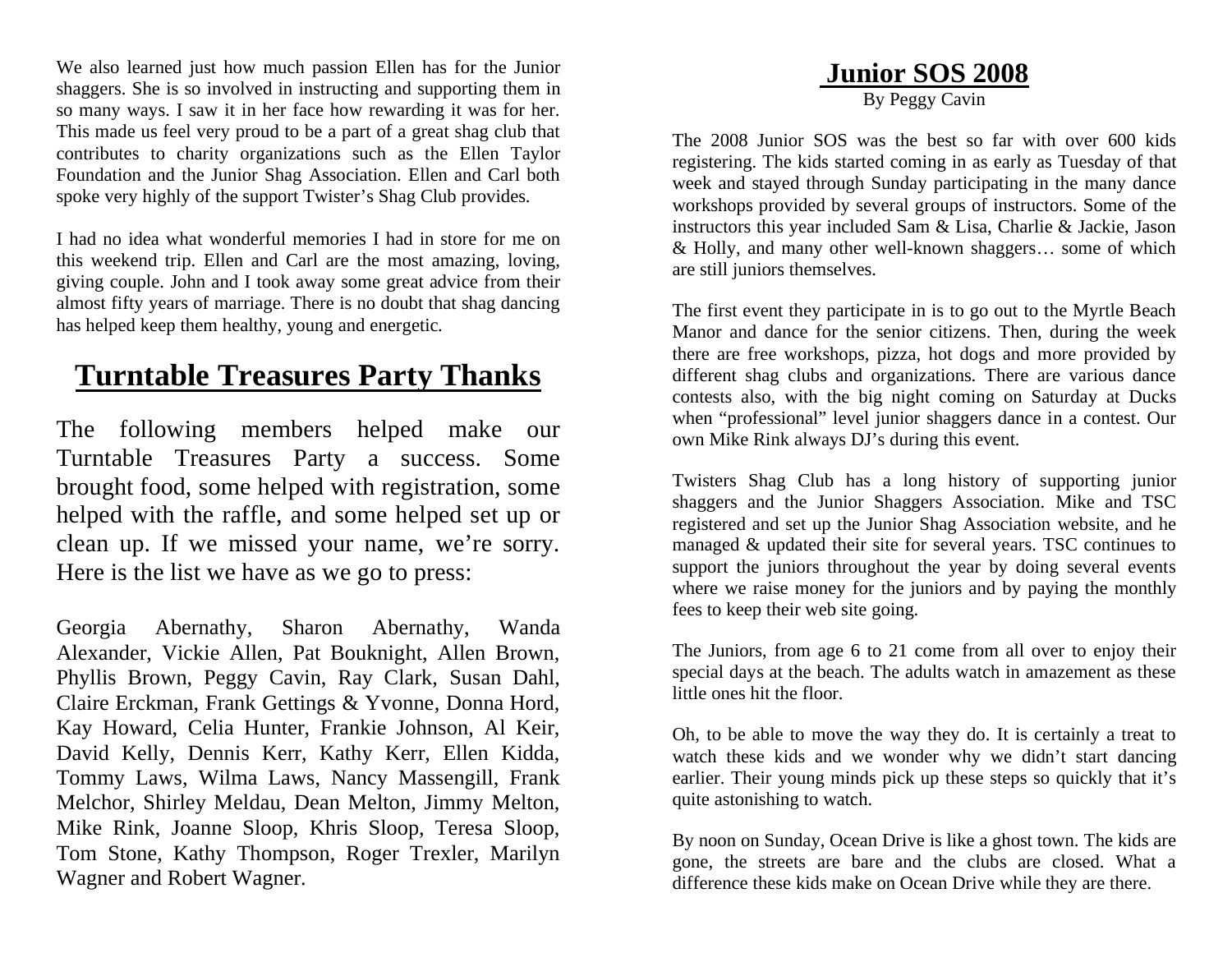I'll use the phase "breath of fresh air". That is exactly what these kids are. Each year some brand new kids come to Junior SOS to join other kids who will eventually keep this dance alive. Thank goodness for these youngsters and their youngsters who will carry this great dance on for decades.

#### **Bus Trip To Tanglewood** By Khris Sloop

Teresa and I arrived at Fat Boys around 5:00 on a hot Saturday afternoon. We joined Dean and Dori in the shadow of a tractortrailer in an attempt to stay a little cooler as we waited on the bus to arrive. As others began to show up, we broke out a few of the shooters I had made to get a head start on the party. The bus arrived shortly thereafter and it was "All aboard!" Soon after, it began raining shooters and shots of all flavors as well as some munchies. The ride was cool, smooth and relaxing with an emphasis on the relaxing.

We arrived at Tanglewood safely and got together for a group picture before filing into "The Barn". The Winston Shag Club knows how to feed folks and party. If you went hungry, then you had a problem. Hot dogs, chicken, potato salad, deserts. You name it and it was probably there. After eating dinner, the jello shots, liquid shots, and beer (alcohol in general) began to flow and more fun began.

The dance floor stayed full every song played. We are taught to dance in a slot and boy you really needed to do that here. As the night wore on, I sampled some of Walter's "Royal Flush" shots. Those are awesome, so I felt the need to have more than one! I think at one point Teresa may have danced on a chair, or so I've heard. But I do not recall witnessing it. She is hoping there were not any pictures of that show, although I think it would be good blackmail stuff if I/we ever needed it.

The bus loaded up at 11:30 and headed back to the house. As far as I know everyone, arrived back to their respective homes safely. I would highly recommend that when this rolls around next year that you get your ticket early!

### **More About The TSC Reward System**

By Frankie Johnson

At the last business meeting I tried to help members understand the benefits of our "Points System". From the feedback I received, I caused more confusion and didn't help at all. You had very good questions and valid concerns. So, let me try again.

The points systems was developed in 2006 and implemented in 2007 as a way to reward members for working for TSC. We are an extremely active club and it takes everyone doing a little work to support all of the events we enjoy. A committee was formed that developed the criteria for earning points.

Club members have always been required to sign up for, and support two committees per year. **This new system was designed to give members who just support their chosen committees 50 points per year (***which translates into \$5 worth of new benefits***).**

Over the past eighteen months the system has evolved further and a point value has been assigned to almost any task that benefits TSC. Any member who completes one of those tasks can now earn points and extra rewards. *(You don't have to do anything more to earn any extra points. It's just an option.)* Points can be used to "purchase" items like shirts or throw blankets, or they can be used to "pay" for membership dues and some events. Ten points equals one dollar in value.

One thing that everyone wants is a "first shot" at the Fall Cyclone work slot sign-ups. Several suggestions have been made as to how the order should be picked. The best way has been a drawing. Last year the board reviewed the points system and tried to find a way the points would be even more beneficial to members. The board thought it would be a huge benefit to the members if we also use let them use their points to get an early Fall Cyclone sign up spot.

Some people assumed that if they used their points to purchase an item or attend an event, that this would mean they were hurting their chances for an early signup position. That is not the case. **The signup order is based on the total points you have earned. It does not matter how many points you may have "spent".**